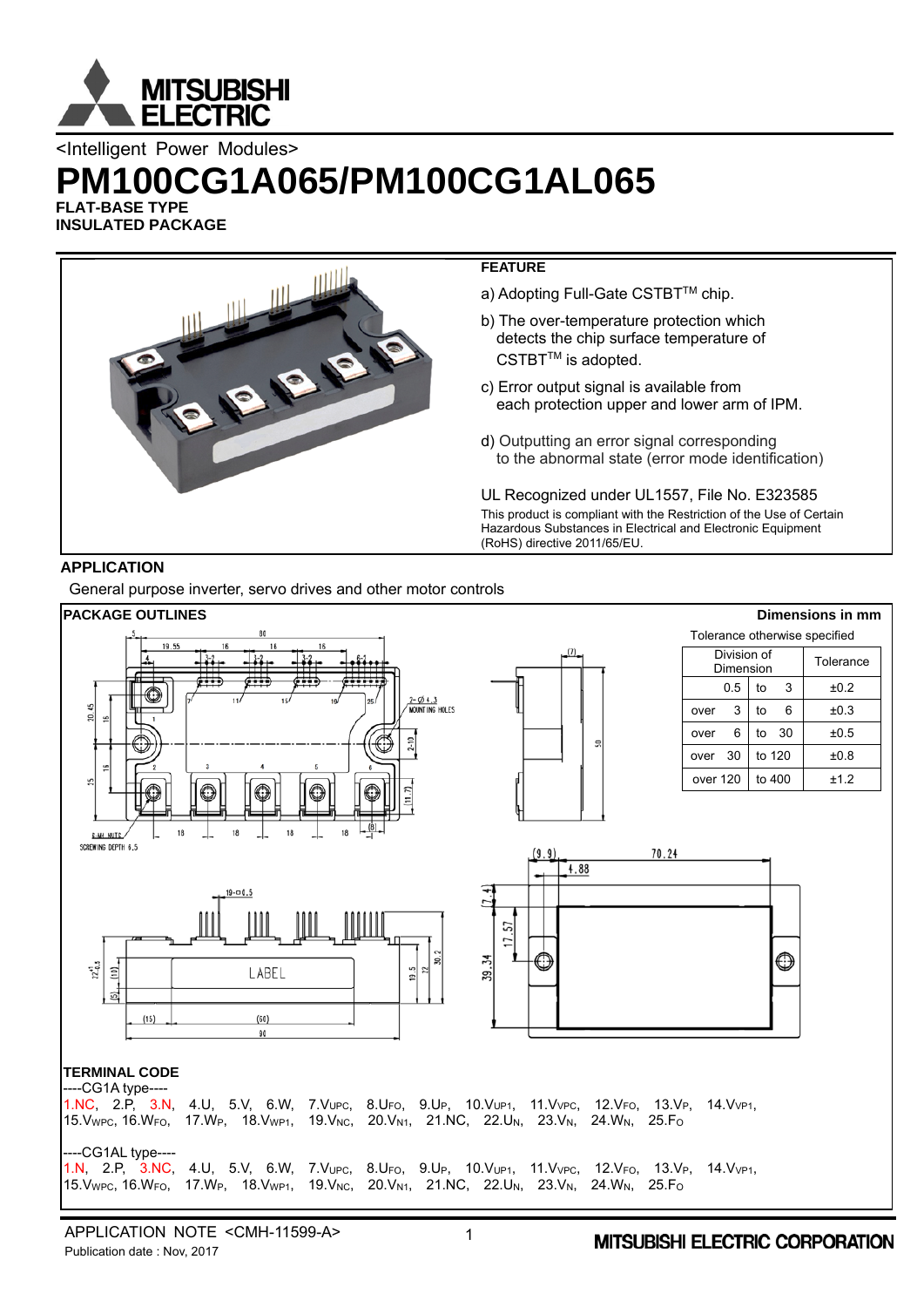INSULATED TYPE



**MAXIMUM RATINGS** (Tvj = 25°C, unless otherwise noted)

#### **INVERTER PART**

| Symbol           | Parameter                             | Conditions                   | Ratings         | Unit |
|------------------|---------------------------------------|------------------------------|-----------------|------|
| $V_{CES}$        | Collector-Emitter Voltage             | $V_D = 15 V, V_{CID} = 15 V$ | 650             |      |
| $I_{\rm C}$      |                                       | $T_c$ =25 °C                 | 100             |      |
| $I_{\rm CRM}$    | <b>Collector Current</b>              | Pulse                        | 200             | A    |
| $P_{\text{tot}}$ | <b>Total Power Dissipation</b>        | $T_c = 25 °C$                | 357             | W    |
| I <sub>E</sub>   | <b>Emitter Current</b>                | $T_c = 25$ °C                | 100             |      |
| $I_{ERM}$        | (Free-wheeling Diode Forward current) | Pulse                        | 200             | A    |
| Tvi              | Junction Temperature                  |                              | $-20 \sim +150$ | °€   |

\*: Tc measurement point is just under the chip.

#### **CONTROL PART**

| Symbol           | Parameter                          | Conditions                                                                                                                                                                                  | Ratings | Unit |
|------------------|------------------------------------|---------------------------------------------------------------------------------------------------------------------------------------------------------------------------------------------|---------|------|
| $V_D$            | Supply Voltage                     | Applied between: V <sub>UP1</sub> -V <sub>UPC</sub> , V <sub>VP1</sub> -V <sub>VPC</sub> , V <sub>WP1</sub> -V <sub>WPC</sub> , V <sub>N1</sub> -V <sub>NC</sub>                            | 20      |      |
| $V_{CIN}$        | Input Voltage                      | Applied between: U <sub>P</sub> -V <sub>UPC</sub> , V <sub>P</sub> -V <sub>VPC</sub> , W <sub>P</sub> -V <sub>WPC</sub> , U <sub>N</sub> , V <sub>N</sub> , W <sub>N</sub> -V <sub>NC</sub> | 20      |      |
| $V_{FO}$         | <b>Fault Output Supply Voltage</b> | Applied between: $U_{FO}$ - $V_{UPC}$ , $V_{FO}$ - $V_{VPC}$ , $W_{FO}$ - $V_{WPC}$ , Fo- $V_{NC}$                                                                                          | 20      |      |
| ll <sub>FO</sub> | <b>Fault Output Current</b>        | Sink current at $U_{FO}$ , $V_{FO}$ , $W_{FO}$ , Fo terminals                                                                                                                               | 20      | mA   |

#### **TOTAL SYSTEM**

| Symbol                | Parameter                      | Conditions                                                  | Ratings      | Unit    |
|-----------------------|--------------------------------|-------------------------------------------------------------|--------------|---------|
| $V_{\text{CC(PROT)}}$ | Supply Voltage Protected by SC | $V_D$ =13.5 V~16.5 V, Inverter Part, Tvi=+125°C start       | 400          |         |
| $T_{\text{stg}}$      | Storage Temperature            |                                                             | $-40 - +125$ | $\circ$ |
| $T_c$                 | Operating Case Temperature     |                                                             | $-20 - 125$  | $\circ$ |
| V <sub>iso1</sub>     | <b>Isolation Voltage</b>       | 60Hz, Sinusoidal, Charged part to Base plate, AC 1 min, RMS | 2500         |         |

\*: Tc measurement point is just under the chip.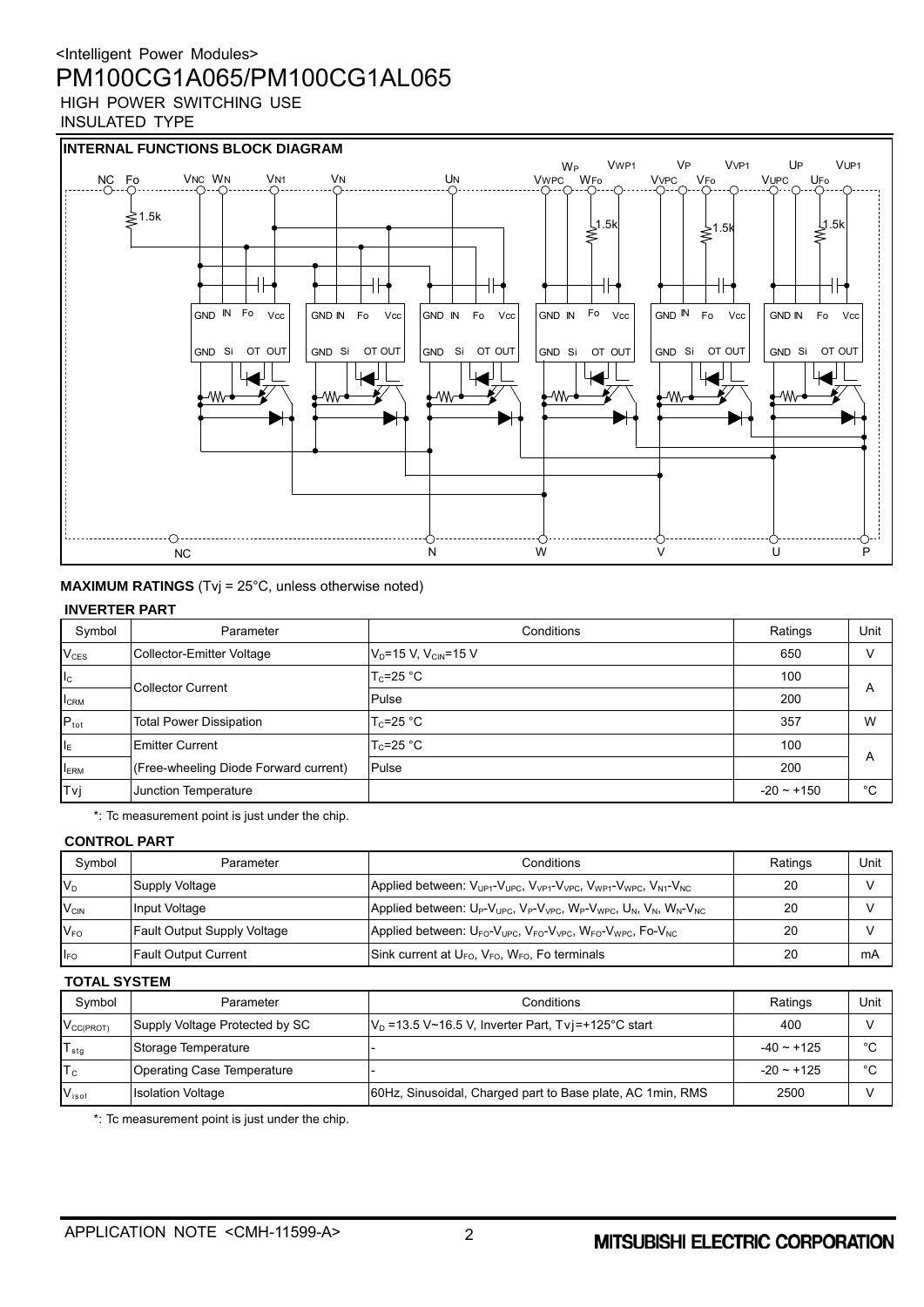### **THERMAL RESISTANCE**

| Symbol         | Parameter                         | Conditions                                       | Limits |      |                          | Unit |
|----------------|-----------------------------------|--------------------------------------------------|--------|------|--------------------------|------|
|                |                                   |                                                  | Min.   | Typ. | Max.                     |      |
| $R_{th(j-c)Q}$ | <b>Thermal Resistance</b>         | Junction to case, IGBT, per 1 element<br>(Note1) |        | -    | 0.35                     | K/W  |
| $R_{th(j-c)D}$ |                                   | Junction to case, FWD, per 1 element (Note1)     |        |      | 0.56                     |      |
| $R_{th(c-s)}$  | <b>Contact Thermal Resistance</b> | Case to heat sink, per 1 module,                 | 19.1   |      | K/kW                     |      |
|                |                                   | Thermal grease applied<br>(Note.1, 2)            |        |      | $\overline{\phantom{0}}$ |      |

Note1. If you use this value,  $R_{th(s-a)}$  should be measured just under the chips.

Note2. Typical value is measured by using thermally conductive grease of λ=0.9W/(m·K), D<sub>(c-s)</sub>=50 μm.

**CHIP LOCATION (Top view)** Dimension in mm, torelance:  $\pm 1$ mm





**ELECTRICAL CHARACTERISTICS** (Tvj= 25°C, unless otherwise noted) **INVERTER PART** 

|                     | Parameter                                   | Conditions                                                     |                      | Limits                   |                          |                              | Unit                     |        |
|---------------------|---------------------------------------------|----------------------------------------------------------------|----------------------|--------------------------|--------------------------|------------------------------|--------------------------|--------|
| Symbol              |                                             |                                                                |                      |                          |                          | Typ.                         | Max.                     |        |
|                     |                                             | Tvj=25 $°C$<br>$V_D = 15 V$ , I <sub>C</sub> =100 A            |                      | Terminal                 |                          |                              | 1.75                     |        |
|                     |                                             |                                                                |                      | Chip                     | $\overline{\phantom{a}}$ | 1.25                         |                          | $\vee$ |
| $V_{CEsat}$         | <b>Collector-Emitter Saturation Voltage</b> |                                                                |                      | Terminal                 | $\overline{\phantom{0}}$ |                              | 2.0                      |        |
|                     |                                             | $V_{\text{CIN}} = 0$ V, Pulsed, (Fig. 1)                       | Tvj=125 $^{\circ}$ C | Chip                     | -                        | 1.33                         | $\overline{\phantom{a}}$ |        |
|                     | <b>Emitter-Collector Voltage</b>            | Tvj=25 $°C$<br>$V_D = 15 V$ , I <sub>F</sub> =100 A,           |                      | Terminal                 | $\overline{\phantom{0}}$ | $\qquad \qquad \blacksquare$ | 1.95                     | $\vee$ |
|                     |                                             |                                                                |                      | Chip                     | $\overline{\phantom{a}}$ | 1.40                         | $\overline{\phantom{a}}$ |        |
| $V_{EC}$            |                                             | Tvj=125 °C<br>$V_{CIN}$ = 15 V, pulsed, (Fig.2)                |                      | Terminal                 | $\overline{\phantom{0}}$ |                              | 2.05                     |        |
|                     |                                             |                                                                | Chip                 | $\overline{\phantom{a}}$ | 1.45                     | $\overline{\phantom{a}}$     |                          |        |
| $t_{\text{on}}$     | Switching Time                              | $V_D = 15 V$ , $V_{CIN} = 0 V \leftrightarrow 15 V$ ,          |                      |                          | 0.3                      | 0.6                          | 1.2                      |        |
| $t_{rr}$            |                                             | $V_{\text{cc}} = 300 \text{ V}$ , I <sub>c</sub> =100A,        |                      |                          | 0.2                      | 0.65                         |                          |        |
| $t_{c(on)}$         |                                             | Tvj=125 $°C$ ,<br>Inductive Load                               |                      | $\overline{\phantom{a}}$ | 0.17                     | 0.75                         | μs                       |        |
| $t_{\mathsf{off}}$  |                                             |                                                                |                      |                          | 1.0                      | 2.3                          |                          |        |
| $t_{c(\text{off})}$ |                                             | (Fig.3, 4)                                                     |                      |                          | $\overline{\phantom{0}}$ | 0.13                         | 0.4                      |        |
|                     |                                             | $V_{CE} = V_{CES}$ , $V_D = 15$ V,<br>$V_{CIN} = 15 V$ (Fig.5) |                      | Tvj=25 $°C$              | $\overline{\phantom{0}}$ |                              | 1                        |        |
| $I_{\text{CES}}$    | Collector-Emitter Cut-off Current           |                                                                |                      | Tvj=125 °C               | $\overline{\phantom{a}}$ | $\overline{\phantom{a}}$     | 10                       | mA     |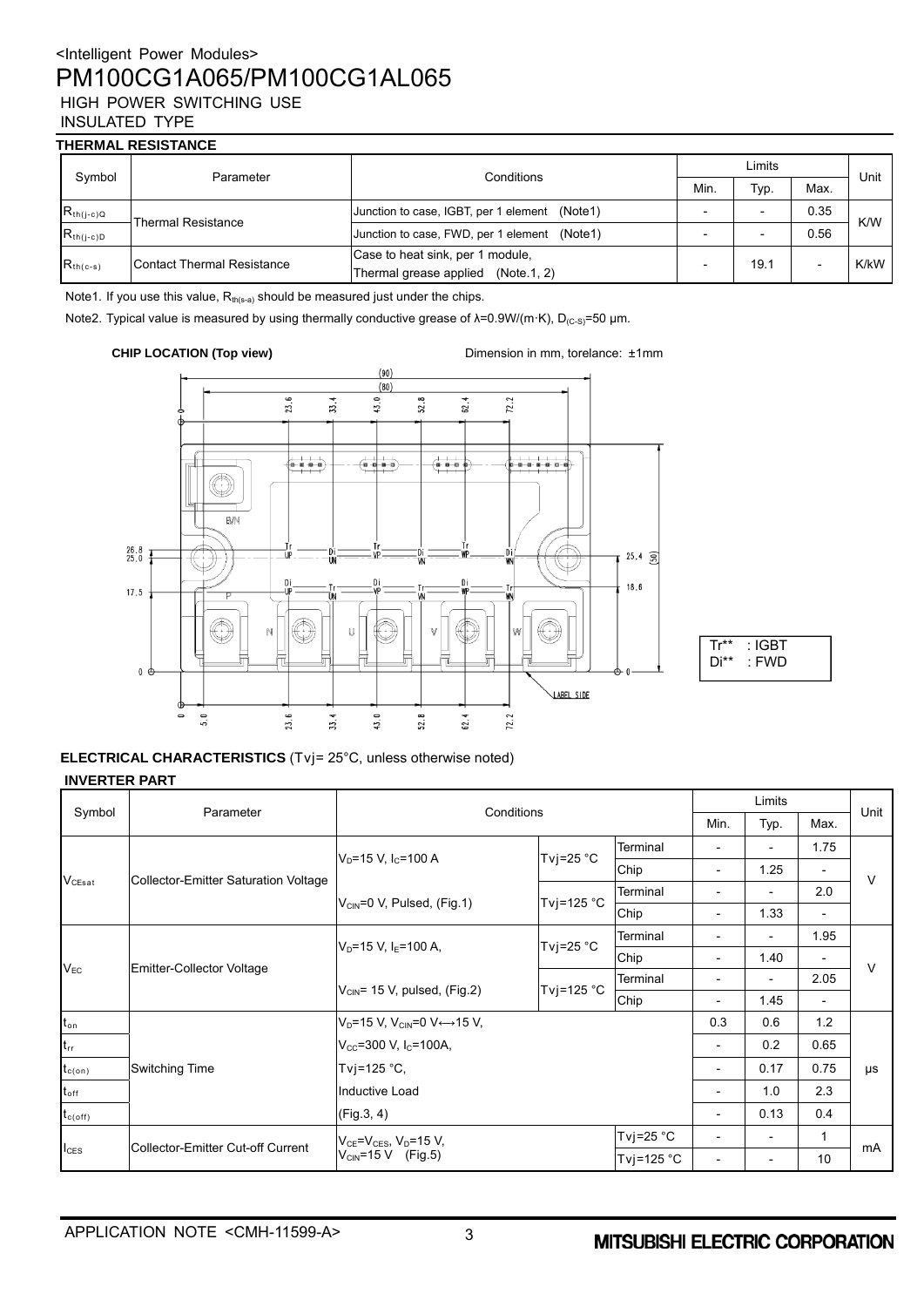#### **ELECTRICAL CHARACTERISTICS** (Tvj = 25°C, unless otherwise noted)

#### **CONTROL PART**

|                     |                                  | Conditions<br>Parameter                                                                                                       |                     |                          | Limits                   |                          |             |
|---------------------|----------------------------------|-------------------------------------------------------------------------------------------------------------------------------|---------------------|--------------------------|--------------------------|--------------------------|-------------|
| Symbol              |                                  |                                                                                                                               |                     | Min.                     | Typ.                     | Max.                     | Unit        |
|                     |                                  |                                                                                                                               | $V_{P1}$ - $V_{PC}$ | $\overline{\phantom{0}}$ | 4                        | 6                        |             |
|                     |                                  | $V_D = 15 V$ , $V_{CIN} = 15 V$                                                                                               | $V_{N1}$ - $V_{NC}$ | $\overline{\phantom{0}}$ | 12                       | 18                       |             |
| II <sub>D</sub>     | <b>Circuit Current</b>           | $V_D$ =15 V, V <sub>CIN</sub> =0 V $\leftrightarrow$ 15 V, V <sub>CC</sub> =400 V                                             | $V_{P1}$ - $V_{PC}$ | $\overline{\phantom{0}}$ | 16                       | 19                       | mA          |
|                     |                                  | $I_c = 0A$ , Tvj = 125 °C, f <sub>c</sub> ≤ 20kHz                                                                             | $V_{N1}$ - $V_{NC}$ | $\overline{\phantom{0}}$ | 48                       | 58                       |             |
| $V_{th(ON)}$        | Input ON Threshold Voltage       | Applied between:<br>$U_P-V_{\text{LIPC}}$ , $V_P-V_{\text{VPC}}$ , $W_P-V_{\text{WPC}}$ , $U_N$ , $V_N$ , $W_N-V_{\text{NC}}$ |                     | 1.2                      | 1.5                      | 1.8                      |             |
| $V_{th(OFF)}$       | Input OFF Threshold Voltage      |                                                                                                                               |                     | 1.7                      | 2.0                      | 2.3                      | $\vee$      |
| <b>SC</b>           | Short Circuit Trip Level         | -20≤Tvj≤125 °C, V <sub>D</sub> =15 V (Fig.3, 6)                                                                               |                     | 200                      | $\overline{\phantom{a}}$ |                          | A           |
| $t_{d(SC)}$         | Short Circuit Current Delay Time | $V_D$ =15 V, Tvj=125 °C (Fig.3, 6)                                                                                            |                     | $\overline{\phantom{0}}$ | 2.0                      | $\overline{\phantom{0}}$ | $\mu s$     |
| <b>OT</b>           |                                  | Over Temperature Protection<br>Detect temperature of IGBT chip surface                                                        | Trip level          | 150                      | $\overline{\phantom{a}}$ |                          | $^{\circ}C$ |
| $OT_{\text{(hys)}}$ |                                  |                                                                                                                               | <b>Hysteresis</b>   | $\overline{\phantom{0}}$ | 20                       | $\overline{\phantom{0}}$ |             |
| $UV_t$              | <b>Supply Circuit</b>            |                                                                                                                               | Trip level          | 11.0                     | 12.0                     | 12.7                     |             |
| UV <sub>r</sub>     | Under-Voltage Protection         |                                                                                                                               | <b>Reset level</b>  | -                        | 12.5                     | $\overline{\phantom{0}}$ | $\vee$      |
| $I_{FO(H)}$         |                                  |                                                                                                                               |                     | $\overline{\phantom{0}}$ | $\overline{\phantom{a}}$ | 0.01                     |             |
| $I_{FO(L)}$         | <b>Fault Output Current</b>      | $V_{D}$ =15 V, V <sub>FO</sub> =15 V (Note3)                                                                                  |                     | $\overline{\phantom{0}}$ | 10                       | 15                       | mA          |
|                     |                                  |                                                                                                                               | OT                  | $\overline{\phantom{0}}$ | 8.0                      | $\overline{\phantom{0}}$ |             |
| $t_{\text{FO}}$     | Fault Output Pulse Width         | $V_D = 15 V$<br>(Note3)                                                                                                       | UV                  | $\overline{\phantom{0}}$ | 4.0                      | $\overline{\phantom{a}}$ | ms          |
|                     |                                  |                                                                                                                               | SC                  | -                        | 2.0                      | -                        |             |

Note3. Fault output is given only when the internal SC, OT & UV protections schemes of either upper or lower arm device operate to protect it.

#### **MECHANICAL RATINGS AND CHARACTERISTICS**

| Symbol  | Parameter              | Conditions                      |     | Limits                        |                          |             |
|---------|------------------------|---------------------------------|-----|-------------------------------|--------------------------|-------------|
|         |                        |                                 |     | Typ.                          | Max.                     | Unit        |
| $M_s$   | <b>Mounting Torque</b> | screw: M4<br>Mounting part      | 1.5 | ⇁                             | 2.0                      | $N \cdot m$ |
| $M_{t}$ | <b>Mounting Torque</b> | screw: M4<br>Main terminal part | 1.5 | ⇁<br>$\overline{\phantom{a}}$ | 2.0                      |             |
| Im      | mass                   | $\overline{\phantom{0}}$        |     | 175                           | $\overline{\phantom{0}}$ |             |

|                | <b>RECOMMENDED CONDITIONS FOR USE</b> |                                                                                                                            |                   |      |  |  |  |  |  |  |
|----------------|---------------------------------------|----------------------------------------------------------------------------------------------------------------------------|-------------------|------|--|--|--|--|--|--|
| Symbol         | Parameter                             | Conditions                                                                                                                 | Recommended value | Unit |  |  |  |  |  |  |
| $V_{\rm CC}$   | Supply Voltage                        | Applied across P-N terminals                                                                                               | $\leq 400$        |      |  |  |  |  |  |  |
| $V_D$          | Control Supply Voltage                | Applied between:<br>$V_{UP1}$ - $V_{UPC}$ , $V_{VP1}$ - $V_{VPC}$ , $V_{WP1}$ - $V_{WPC}$ , $V_{NI}$ - $V_{NC}$<br>(Note4) | $15.0 \pm 1.5$    |      |  |  |  |  |  |  |
| $V_{CIN(ON)}$  | Input ON Voltage                      | Applied between:                                                                                                           | $\leq 0.8$        |      |  |  |  |  |  |  |
| $V_{CIN(OFF)}$ | Input OFF Voltage                     | $U_P-V_{UPC}$ , $V_P-V_{VPC}$ , $W_P-V_{WPC}$ , $U_N$ , $V_N$ , $W_N-V_{NC}$                                               | $\geq 9.0$        |      |  |  |  |  |  |  |
| $f_{\rm PWM}$  | <b>PWM Input Frequency</b>            | Using Application Circuit of Fig. 8                                                                                        | $\leq 20$         | kHz  |  |  |  |  |  |  |
| $t_{dead}$     | Arm Shoot-through Blocking Time       | For IPM's each input signals (Fig.7)                                                                                       | $\geq 2.0$        | μs   |  |  |  |  |  |  |

This product is compliant with the Restriction of the Use of Certain Hazardous Substances in Electrical and Electronic Equipment (RoHS) directive 2011/65/EU.

Note4. With ripple satisfying the following conditions: dv/dt swing ≤ ±5 V/μs, Variation ≤ 2 V peak to peak

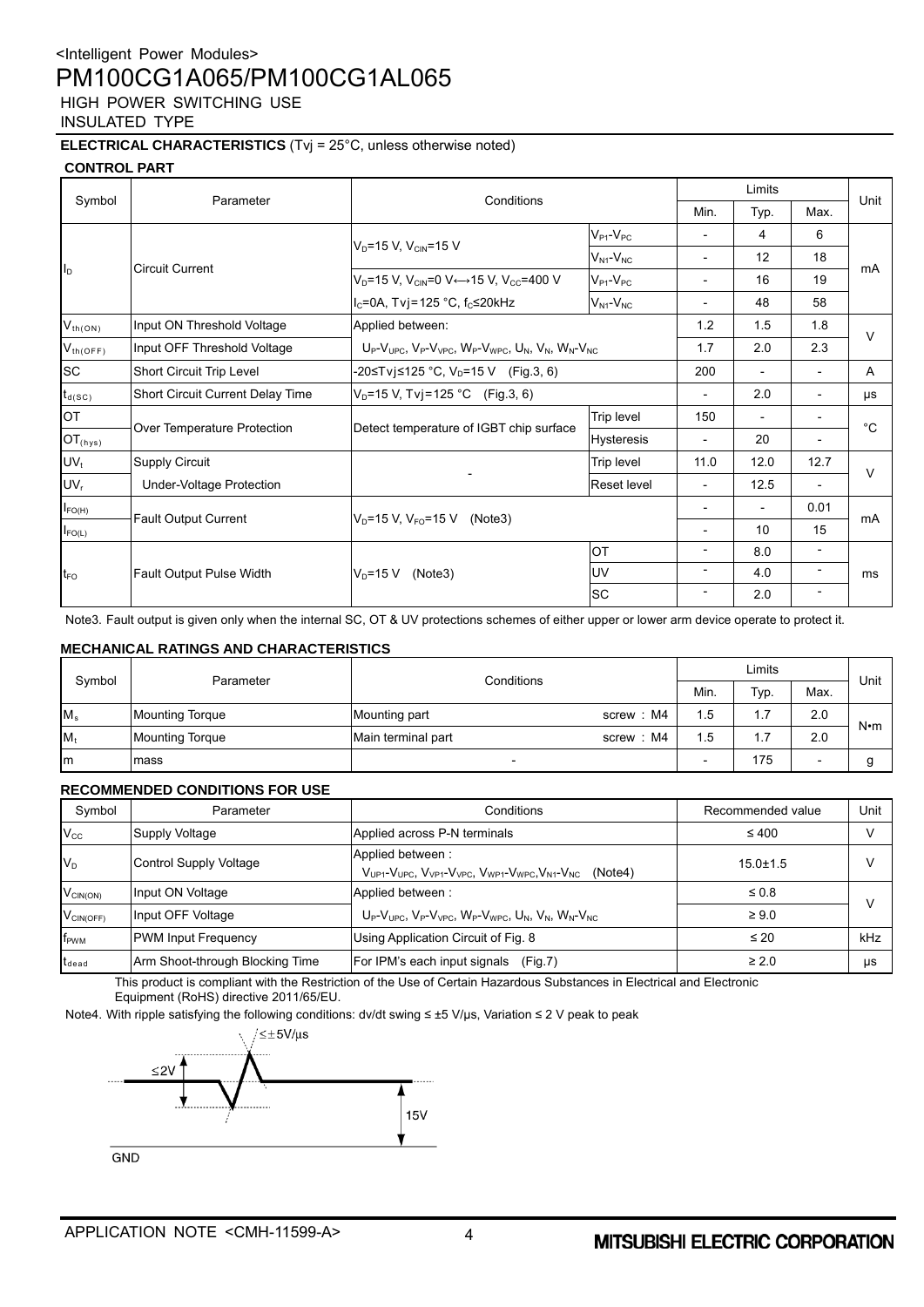INSULATED TYPE

VD(all)

VD(all)

### **PRECAUTIONS FOR TESTING**

1. Before applying any control supply voltage  $(V_D)$ , the input terminals should be pulled up by resistors, etc. to their corresponding supply voltage and each input signal should be kept off state.

After this, the specified ON and OFF level setting for each input signal should be done.

2. When performing "SC" tests, the turn-off surge voltage spike at the corresponding protection operation should not be allowed to  $rise$  above  $V<sub>CES</sub>$  rating of the device.

(These test should not be done by using a curve tracer or its equivalent.)



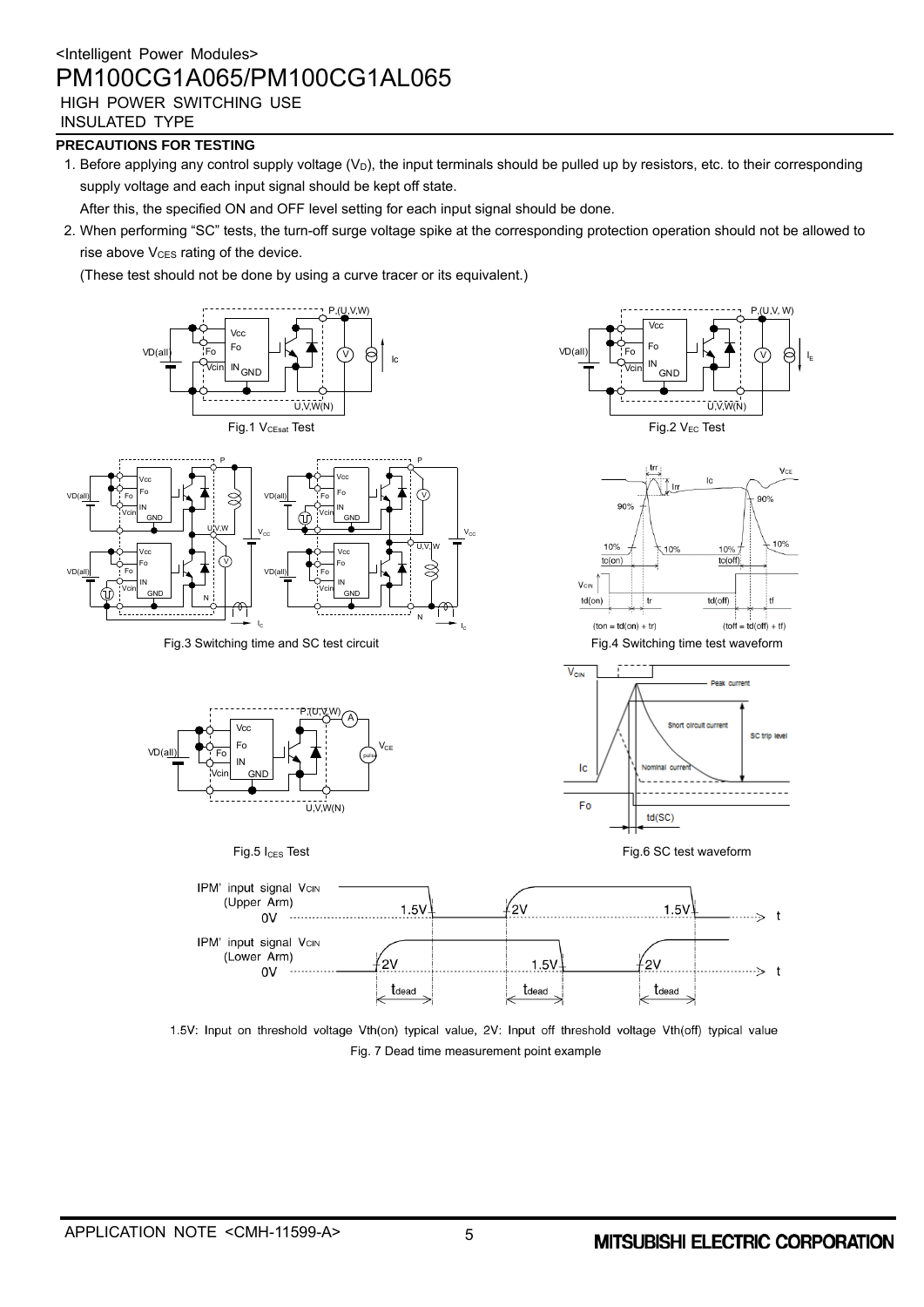

#### **NOTES FOR STABLE AND SAFE OPERATION ;**

- Design the PCB pattern to minimize wiring length between opto-coupler and IPM's input terminal, and also to minimize the stray capacity between the input and output wirings of opto-coupler.
- Connect low impedance capacitor between the Vcc and GND terminal of each fast switching opto-coupler.
- Fast switching opto-couplers: t<sub>PLH</sub>, t<sub>PHL</sub> ≤ 0.8µs, Use High CMR type.
- Slow switching opto-coupler: CTR > 100%
- Use 4 isolated control power supplies (V<sub>D</sub>). Also, care should be taken to minimize the instantaneous voltage charge of the power supply.
- Make inductance of DC bus line as small as possible, and minimize surge voltage using snubber capacitor between P and N terminal.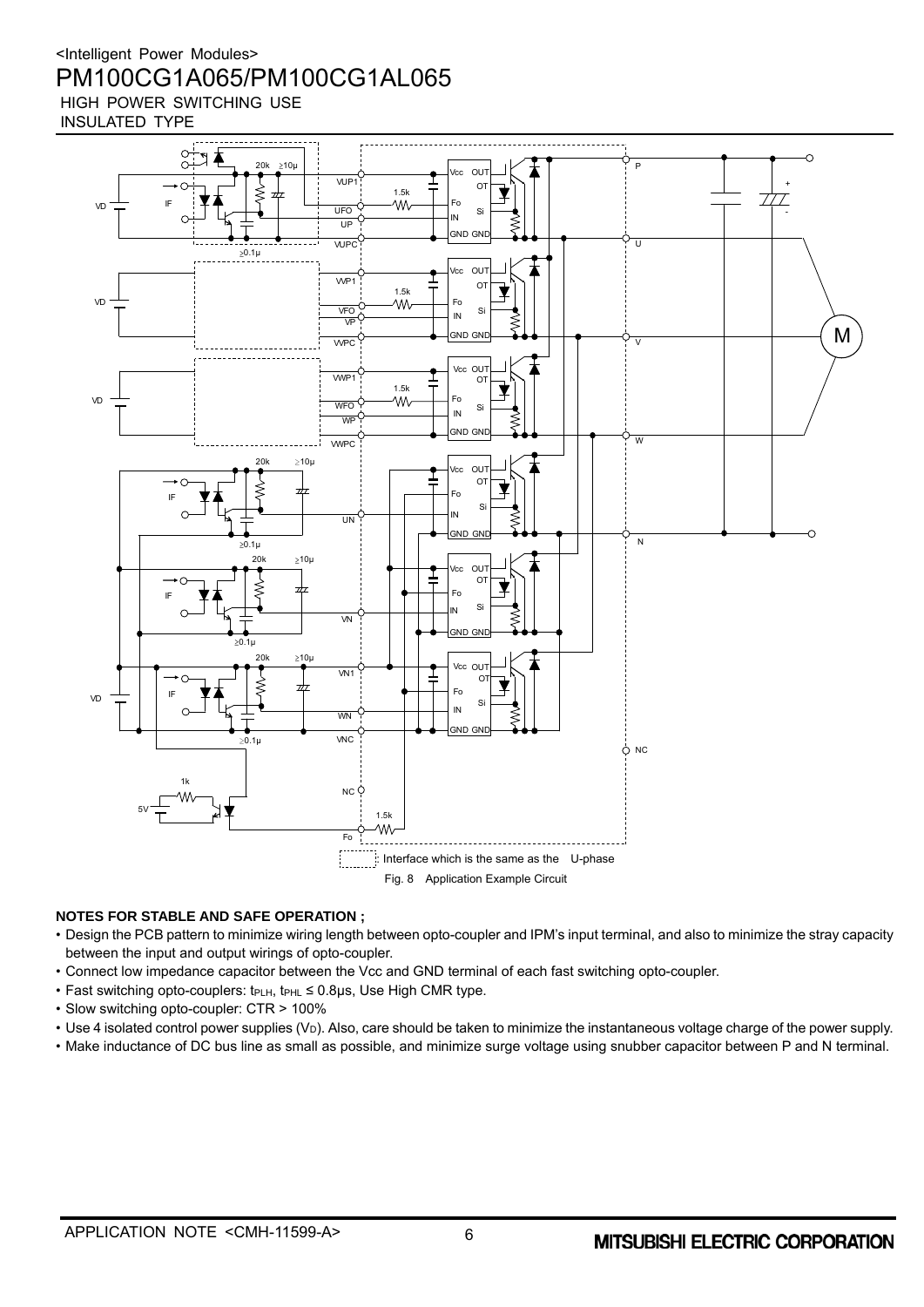#### **PERFORMANCE CURVES**

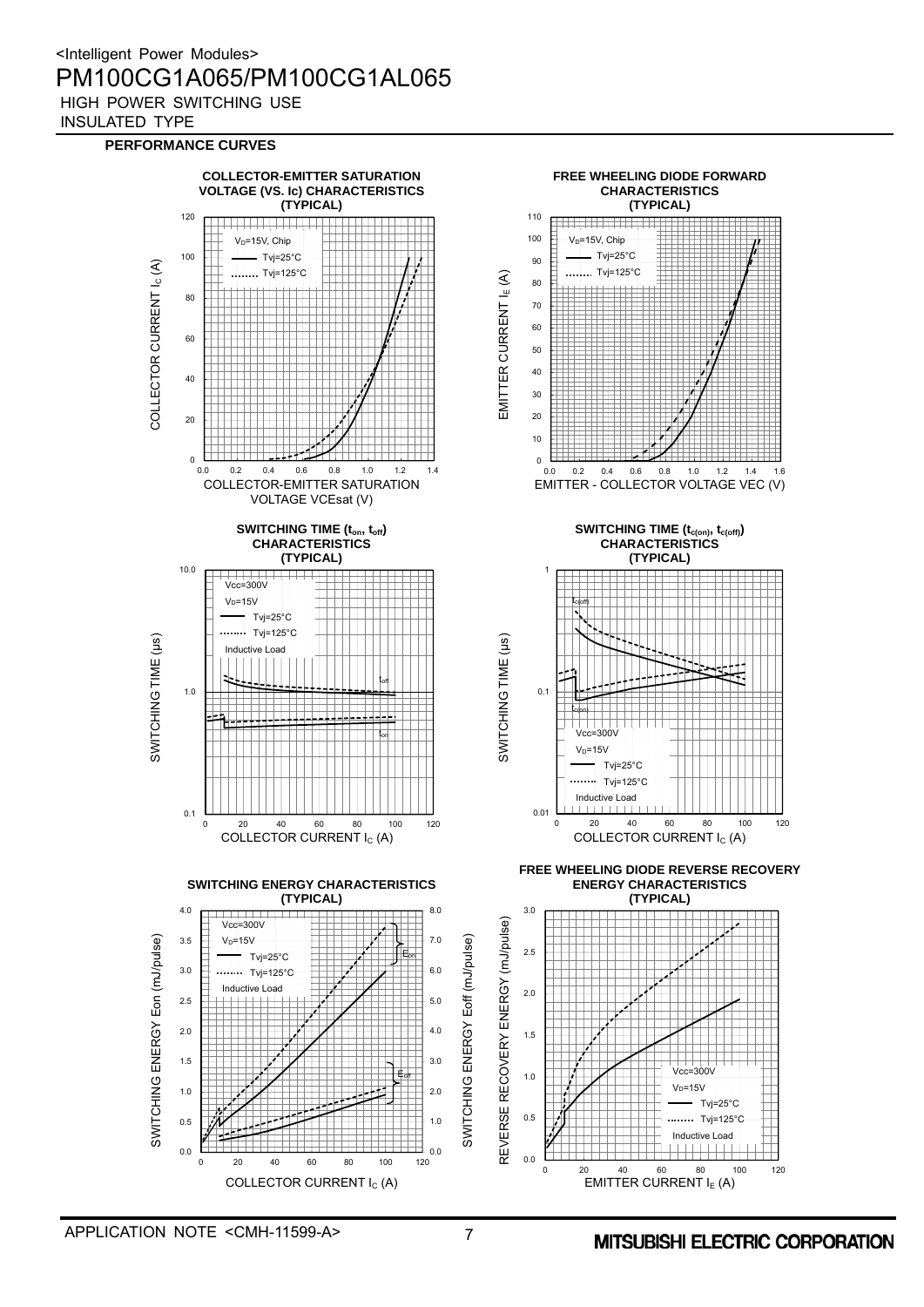





**SC TRIP LEVEL VS. Tvj CHARACTERISTICS (TYPICAL)**